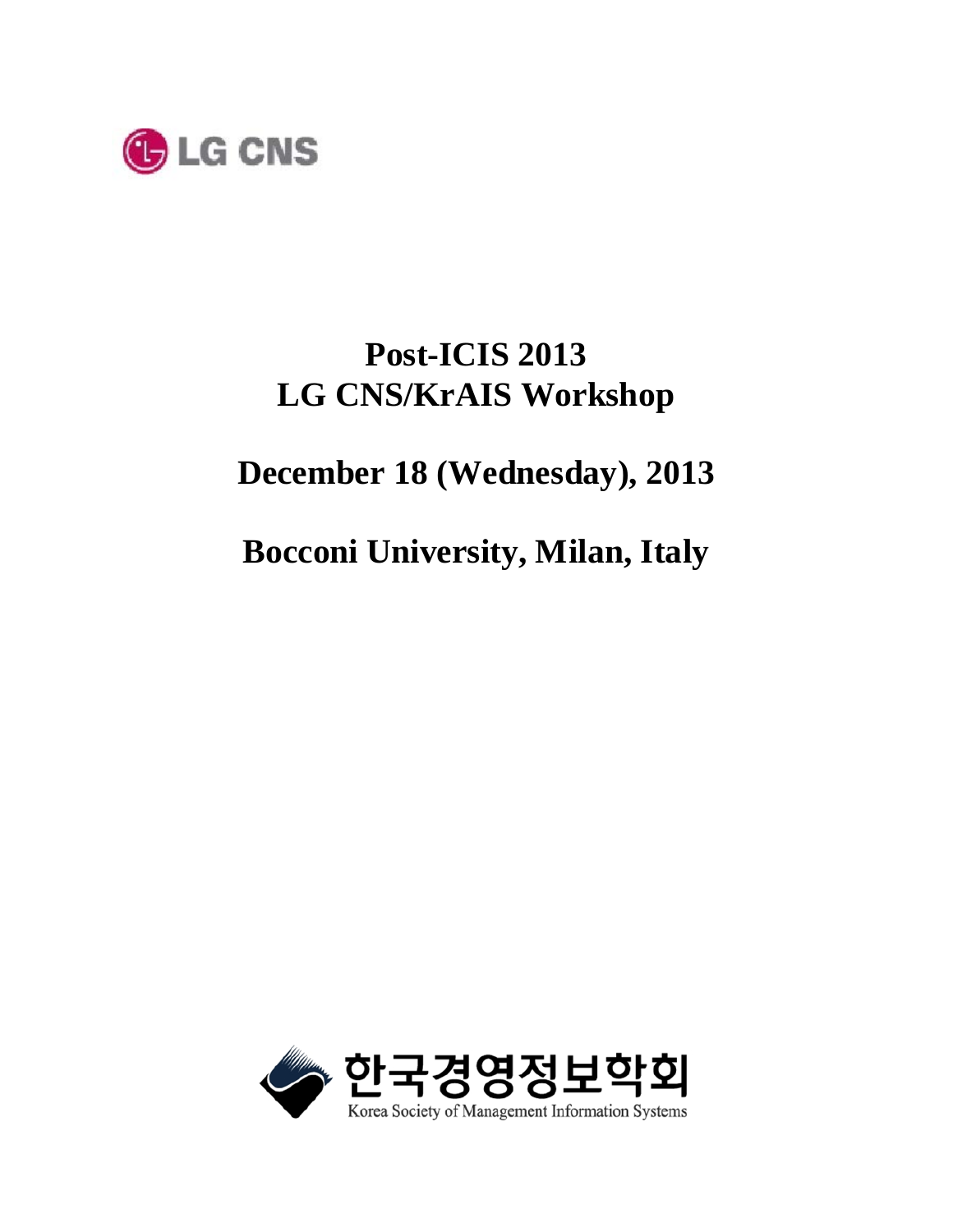### **2013 Workshop Committee**

#### **KrAIS Co-Chairs:**

Yongjin Kim, Sogang University Youngjin Yoo, Temple University

#### **Program Co-Chairs:**

Kunsoo Han, McGill University Habin Lee, Brunel University Byung Joon Yoo, Seoul National University

#### **Workshop Advisory Members:**

Ho-Geun Lee, Yonsei University Jae Kyu Lee, KAIST Jung Pil Shim, Georgia State University

#### **Organizing Committee: Review Committee:**

Gee-Woo Bock, Sungkyunkwan University Youngbong Chang, Sungkyunkwan University Jungpil Hahn, National University of Singapore Sang Pil Han, City University of Hong Kong Dan J. Kim, University of North Texas Dongmin Kim, University of New Brunswick Hee-Woong Kim, Yonsei University Seung-Hyun Kim, National University of Singapore Yongsuk Kim, Hong Kong University of Science and Technology Dong-Gil Ko, University of Cincinnati Dongwon Lee, Korea University Sangyong Tom Lee, Hanyang University Jae Yoon Moon, Korea University Min-Seok Pang, George Mason University Victoria Yoon, University of Maryland, Baltimore County

Byounggu Choi, Kookmin University Sunghun Chung, McGill University Jahyun Goo, Florida Atlantic University Gwangjae Jung, Singapore Management University Keumseok Kang, Florida International University Youngsoo Kim, Singapore Management University Byungwan Koh, University of Calgary Young Kwark, University of Florida Juhee Kwon, City University of Hong Kong YoungOk Kwon, Sookmyung Women's University Dongjoo Lee, Hansung University Gwanhoo Lee, American University Kyung Young Lee, Bishop's University Sanghee Lim, Johns Hopkins University Jeong-ha Oh, Georgia State University JaeHong Park, Kyung Hee University YoungKi Park, University of Akron Sung-Byung Yang, Ajou University

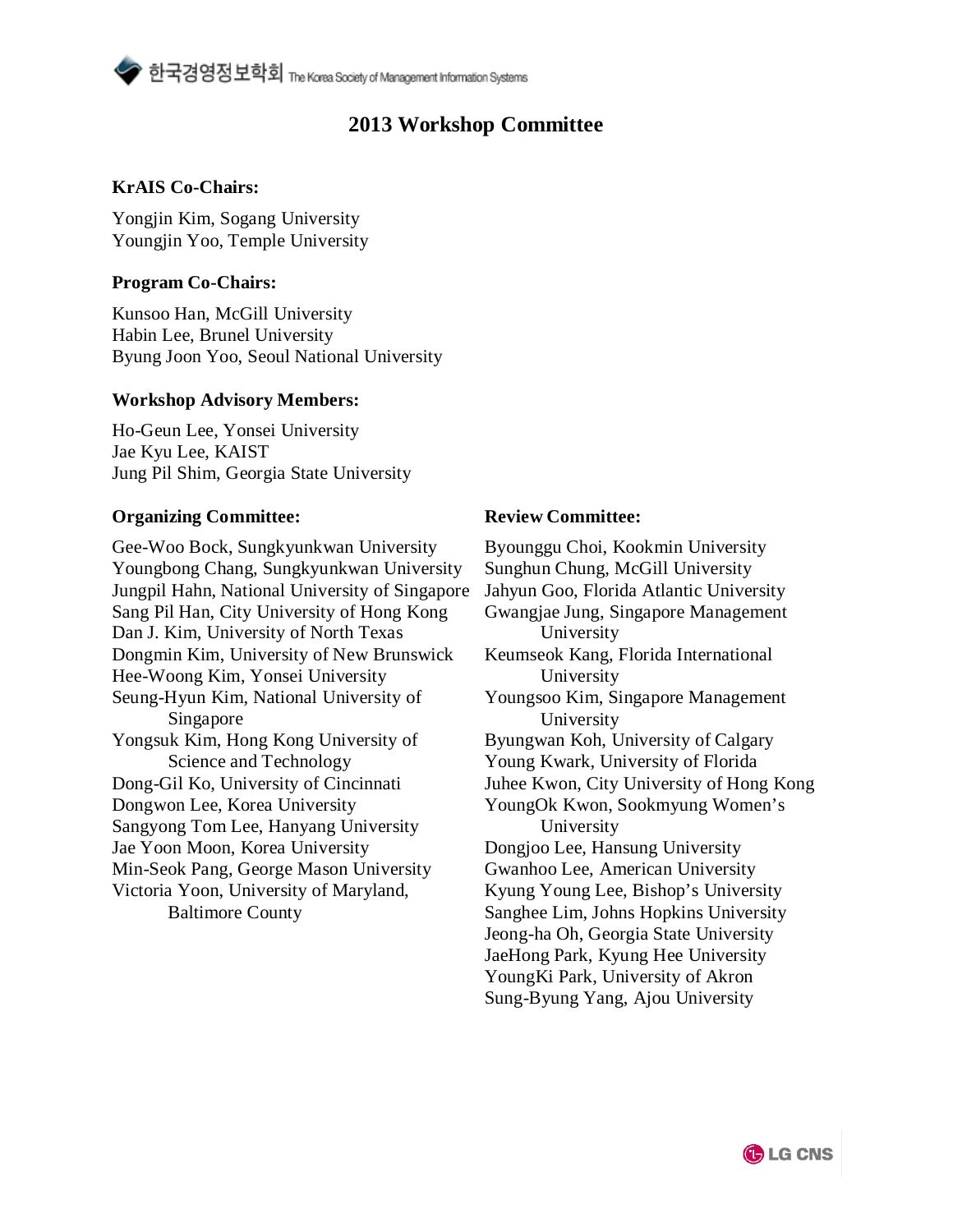### **Post-ICIS 2013 LG CNS/KrAIS Workshop Program**

| $12:30 - 1:00$ | <b>Registration and Refreshments</b>                                                                                                                                  |                                                |                                                                        |                                           |                                                      |
|----------------|-----------------------------------------------------------------------------------------------------------------------------------------------------------------------|------------------------------------------------|------------------------------------------------------------------------|-------------------------------------------|------------------------------------------------------|
| $1:00 - 1:20$  | Opening Remarks (Prof. Yongjin Kim and Youngjin Yoo)                                                                                                                  |                                                |                                                                        |                                           |                                                      |
| $1:20 - 3:20$  | <b>Parallel Paper Sessions</b>                                                                                                                                        |                                                |                                                                        |                                           |                                                      |
|                | <b>Session A: IT</b><br>Adoption and Use                                                                                                                              | <b>Session B: Social</b><br>Media and Networks | <b>Session C: Online</b><br>Businesses and<br><b>Consumer Behavior</b> | <b>Session D: Business</b><br>Value of IT | <b>Session E:</b><br>Breakthrough Ideas<br>(English) |
| $3:20 - 3:40$  | Student Paper Awards & Best Paper Presentation                                                                                                                        |                                                |                                                                        |                                           |                                                      |
| $3:40 - 4:00$  | <b>Coffee Break</b>                                                                                                                                                   |                                                |                                                                        |                                           |                                                      |
| $4:00 - 5:30$  | Panel Discussion (Moderator: Prof. Byung Joon Yoo):                                                                                                                   |                                                |                                                                        |                                           |                                                      |
|                | How to network effectively (Prof. Dan J. Kim, Gwanhoo Lee, Jungpil Hahn)<br><i>New areas/frontiers of IS research</i> (Prof. Chulmo Koo, Junghoon Moon, Youngjin Yoo) |                                                |                                                                        |                                           |                                                      |
| $5:30 - 5:45$  | <b>KrAIS Business Meeting</b>                                                                                                                                         |                                                |                                                                        |                                           |                                                      |
| $5:45 - 5:50$  | Remarks from KMIS (Prof. Ho Geun Lee)                                                                                                                                 |                                                |                                                                        |                                           |                                                      |
| $5:50 - 6:00$  | Closing Remarks (Prof. Yongjin Kim and Youngjin Yoo)                                                                                                                  |                                                |                                                                        |                                           |                                                      |
| $6:30 - 9:00$  | <b>KrAIS</b> Reception at Hana Restaurant                                                                                                                             |                                                |                                                                        |                                           |                                                      |

#### **December 18 (Wednesday), 2013 Bocconi University, Milan, Italy**

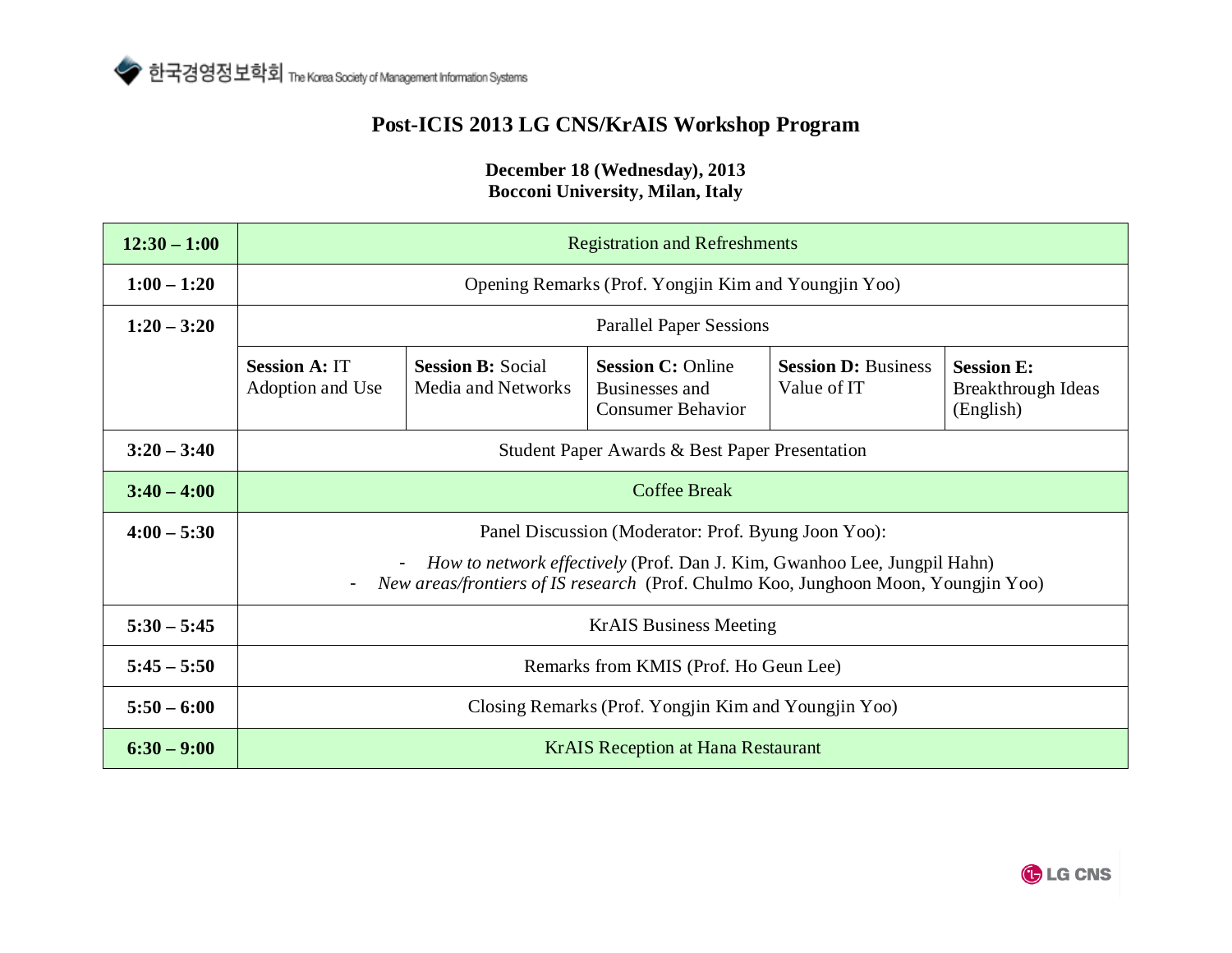### **List of Papers by Session**

| <b>Session A: IT Adoption</b><br>and Use<br>(Chair: Dan J. Kim)                                        | A1. A Study on the Different Influences of Trust on Loyalty by Risk Takers and Avoiders. Yujong Hwang<br>A2. How Channel Choice and Service Failure Influence Customer Satisfaction: The Case of Public<br>Services. Min-Seok Pang, Sunil Mithas and Henry C. Lucas<br>A3. The Role of Media Influence in Energy Saving Device Adoption. Chulmo Koo, Namho Chung and<br>Seung-Bae Park<br>A4. Using Social Networking Services at Work and at Home: Motivation, Participation, and Performance.<br>Mohammad Salehan, Dan J. Kim and Changsu Kim<br>A5. Examining Customer's Continuance Intention toward Mobile IM Service in China from the<br>Perspectives of Interaction and Network Externalities. Weiyi Luo and Young-Chan Lee                                                                                                                                                          |  |  |  |
|--------------------------------------------------------------------------------------------------------|----------------------------------------------------------------------------------------------------------------------------------------------------------------------------------------------------------------------------------------------------------------------------------------------------------------------------------------------------------------------------------------------------------------------------------------------------------------------------------------------------------------------------------------------------------------------------------------------------------------------------------------------------------------------------------------------------------------------------------------------------------------------------------------------------------------------------------------------------------------------------------------------|--|--|--|
|                                                                                                        | A6. A Diffusion of Innovations Approach to Investigate the Traceability System Adoption in Korean<br>Ginseng Farm Industry. Wooseok Park, Guhyun Jung, Cheul Rhee and Junghoon Moon                                                                                                                                                                                                                                                                                                                                                                                                                                                                                                                                                                                                                                                                                                          |  |  |  |
| <b>Session B: Social Media</b><br>and Network<br>(Chair: Sangpil Han)                                  | B1. The Role of Message Content and Source User Identity on Information Diffusion in Online Social<br>Networks. Insoo Son, Dongwon Lee and Youngkyu Kim<br>B2. Does Crowdfunding Democratize Access to Capital? A Geographical Analysis. Keongtae Kim and<br>Il-Horn Hann<br>B3. The Role of Social Media in Healthcare Service. Heesook Yoo and Gee-Woo Bock<br>B4. Analyzing Correlation between Human Gene-Disease for Chronic Diseases: Based on Social<br>Network Analysis and Collaborative Filtering. Jaewon Choi, Ho Lee, Kyung Kyu Kim and<br>Choong C. Lee<br>B5. Self-Disclosure on Social Networking Services. Bitna Kim, Kyung-Shik Shin and Sangmi Chai<br>B6. Social Media Opinion Mining Analysis by a BI Application and New Product Sales Performance:<br>The Case of Instant Noodle Manufacturers in Korea. Cheolho Song, Seoyoun Lee, Ikhoon Jang and<br>Young Chan Choe |  |  |  |
| <b>Session C: Online</b><br><b>Businesses and</b><br><b>Consumer Behavior</b><br>(Chair: JaeHong Park) | C1. An Analysis of Hit List Effects: Field Experiments in an Electronic Marketplace. Seongmin Jeon,<br>Tongyo Han, Byungjoon Yoo, Jinsoo Park and Sangkyu Roh<br>C2. Are Information-Rich Reviews Really Helpful? An Empirical Study of Online Product Reviews on<br>Amazon.com. Ying Jin, Sung-Byung Yang and Kyung Young Lee                                                                                                                                                                                                                                                                                                                                                                                                                                                                                                                                                               |  |  |  |